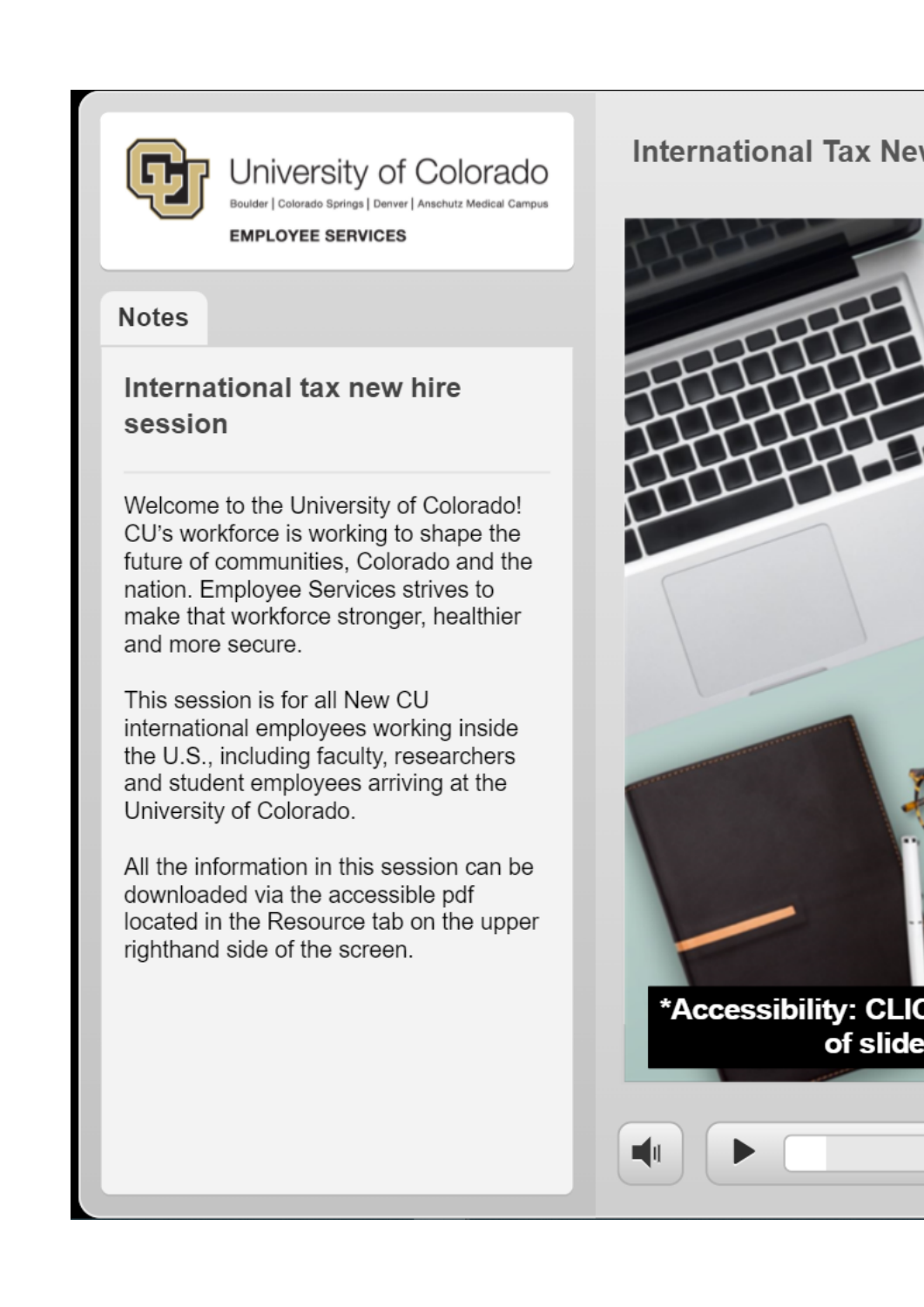#### [Watch now](https://www.cusys.edu/plans/2022/international-tax_new-hire/presentation_html5.html) [2]

## Step 2: Schedule your initial appointment with the International Tax Office

The International Tax Office exists to help international employees and students make sense of their U.S. tax obligations.

A meeting with the International Tax office is mandatory for all new international employees and international students who receive a stipend through the university's payroll system.

After your initial mandatory meeting, we strongly encourage you to maintain an ongoing communication with the International Tax Office. While the staff cannot provide personal tax advice, we do provide valuable information on available tax treaties, recommendations of where to look for reliable help, resources to help you file your U.S. taxes and more.

Additionally, please notify the International Tax Office whenever your immigration status is extended or changed, as these changes may impact your tax residency status and required withholding.

### Step 3: Get familiar with key documents

The university will send you key documents throughout the year, which you will use to file your U.S. taxes. Additionally, you'll need to know which forms to file with the U.S. Internal Revenue Service (IRS) and deadlines to file them.

The documents you receive and the documents you file will depend on your tax residency status. Many of you are likely new to the U.S. and considered nonresident alien taxpayers. However, some of you may be new to CU but not to the U.S. and may be considered resident alien taxpayers. Your initial meeting with the International tax Office (outlined in Step 2) will help you determine and understand your status.

You can find information specific to your U.S. tax residency status on the [Nonresident Alien](https://www.cu.edu/employee-services/nonresident-alien)  [Basics webpage](https://www.cu.edu/employee-services/nonresident-alien) [3] or the [Resident Aliens Basics webpage](https://www.cu.edu/employee-services/international-tax/international-employees/resident-aliens) [4].

In addition, you can find an overview of the documents you can expect to receive, the forms you will need to file and the deadlines to file them on the [Tax Documents and Deadlines for](https://www.cu.edu/employee-services/international-tax/international-employees/nonresident-alien-basics/tax-documents)  [Nonresident Aliens webpage](https://www.cu.edu/employee-services/international-tax/international-employees/nonresident-alien-basics/tax-documents) [5] or the [Tax Documents and Deadlines for Resident Aliens page](https://www.cu.edu/employee-services/international-tax/international-employees/resident-alien-basics/tax-documents) [6].

### Step 4: Organize and maintain your records

Tax filing is complicated and can be stressful — even for U.S. citizens. As an international worker, organizing your important documents and keeping records throughout the year is